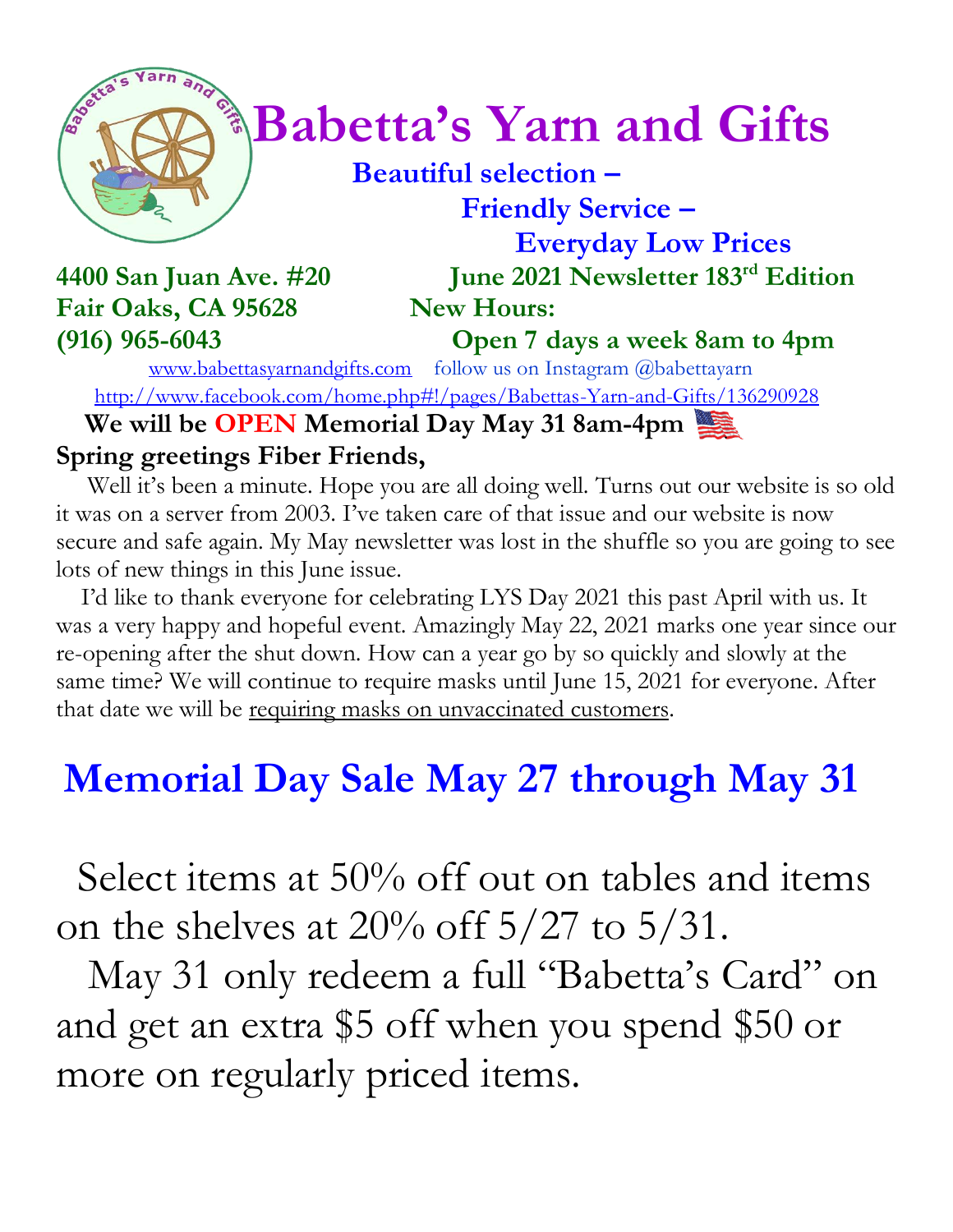#### **What's new? Junipermoon Farms**

J



#### Lots of Happy Cotton





ChiaoGoo Tunisian hooks





Hand Dyed Cutwork



**New from NORO**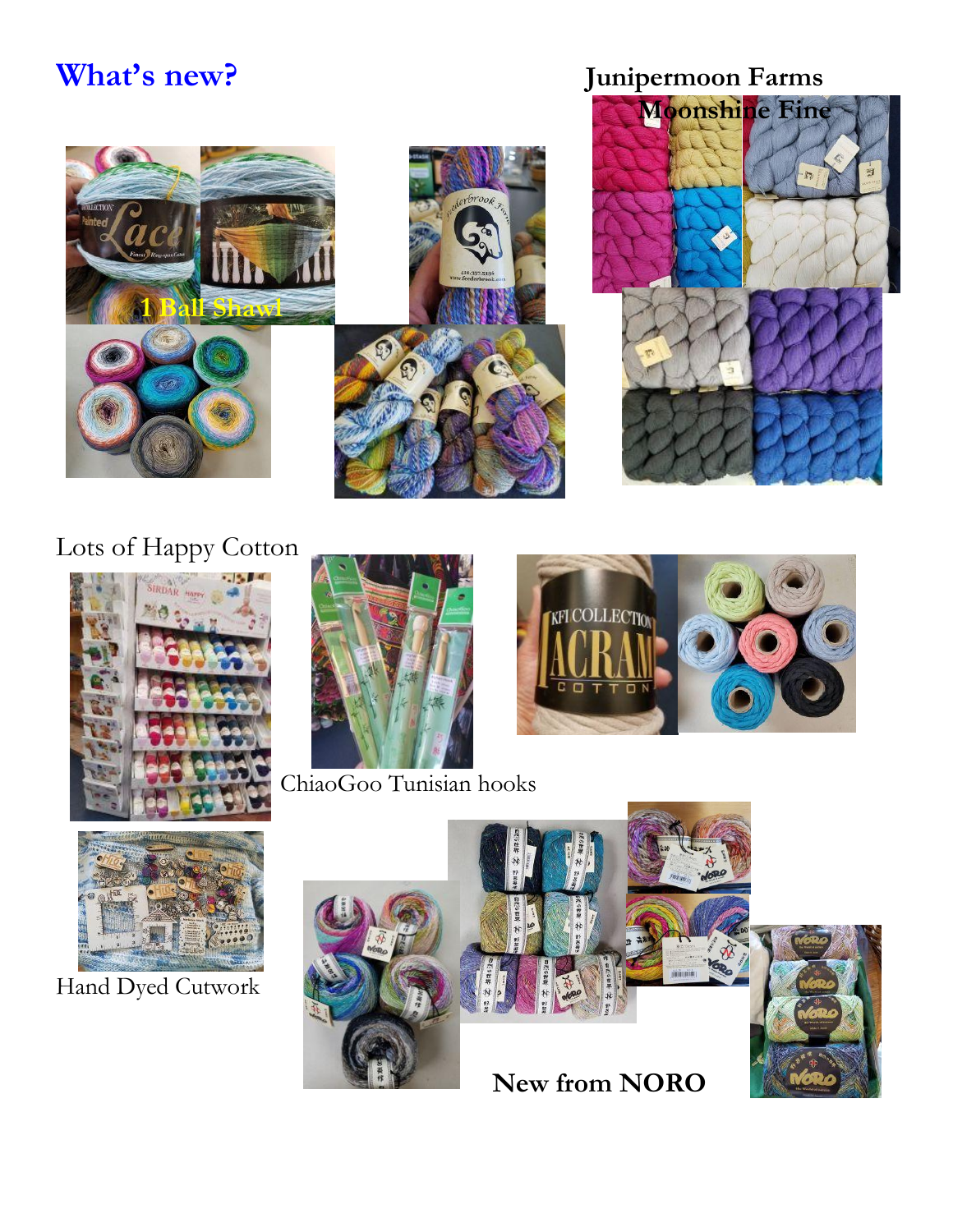







Cumulus Rainbow & Dappled











New colors in Giardino, Lirico, Ella Rae Marmel & Denim, and Dungarees



Introducing Kelbourne Woolens Camper fingering weight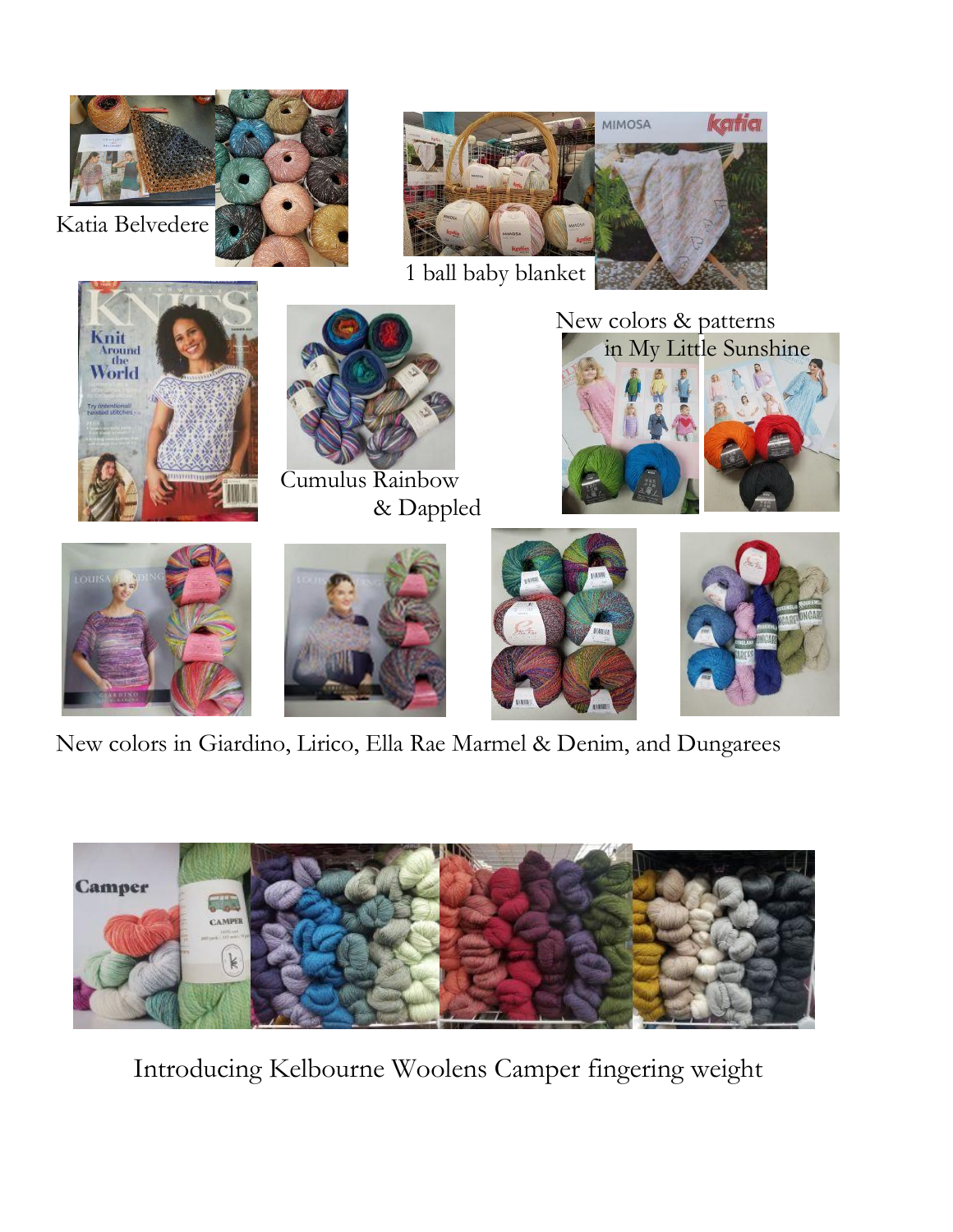



**Lana Grossa Hand Dyes**







#### **Classes for April 2021 at Babetta's 916-965-6043**

 *In our project classes you can learn to knit anything from scarves to socks to felted purses to lace shawls to hats to sweaters. Pick your project and join in the fun. Our knitters inspire each other to try new things by sharing ideas and showing off their latest creation. Sign up for one of our classes and you will receive a coupon for 10% off.*

Pre-registration is required as class sizes are limited. Please choose your dates carefully. Because of scheduling conflicts and complications, make-up classes will only be allowed under special circumstances and individual consideration.

Our project class knitting teacher Maya has been teaching at Babetta's for 16 years and can help you make your fiber dreams come true in a fun and patient atmosphere.